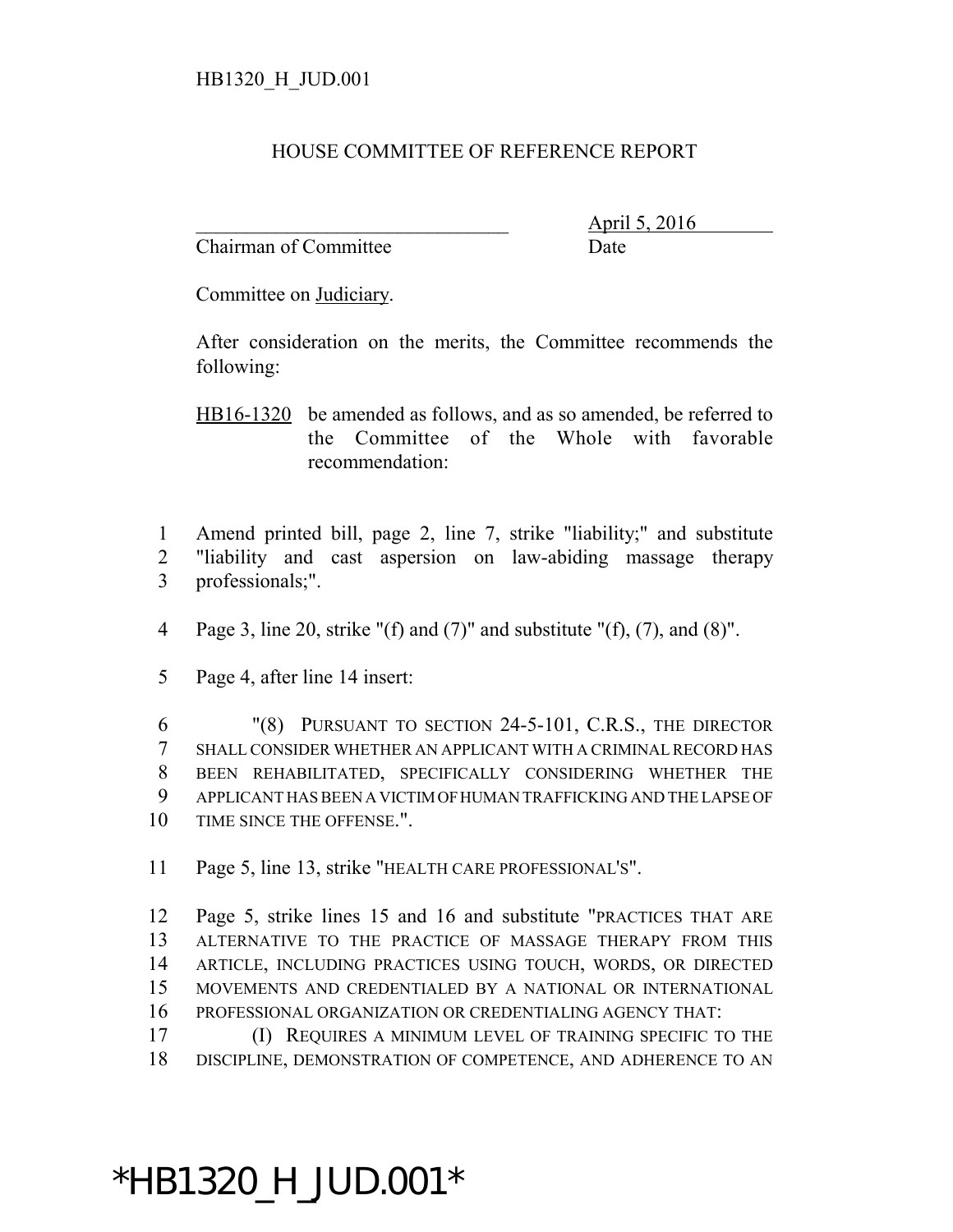APPROVED SCOPE OF PRACTICE AND ETHICAL STANDARDS;

 (II) MAINTAINS DISCIPLINARY PROCEDURES TO ENSURE ADHERENCE TO THE REQUIREMENTS OF THE ORGANIZATION OR AGENCY; AND

 (III) REQUIRES PRACTITIONERS TO PROVIDE CONSUMERS WITH CONTACT INFORMATION FOR THE ORGANIZATION OR AGENCY IN THE PRACTITIONER'S PLACE OF BUSINESS.".

Page 6, strike lines 15 through 20 and substitute:

 "(q) EXPOSED AN INTIMATE PART OF HIS OR HER BODY TO THE VIEW OF A CLIENT OR ANY PERSON PRESENT WITH THE CLIENT, OR PERFORMED AN ACT OF MASTURBATION IN THE PRESENCE OF A CLIENT. 12 FOR THE PURPOSES OF THIS PARAGRAPH (q):

 (I) "INTIMATE PART" MEANS THE EXTERNAL GENITALIA, THE PERINEUM, THE ANUS, THE BUTTOCKS, THE PUBES, OR THE BREAST OF ANY PERSON.

 (II) "MASTURBATION" MEANS THE REAL OR SIMULATED TOUCHING, RUBBING, OR OTHERWISE STIMULATING OF A PERSON'S OWN GENITALS OR PUBIC AREA, REGARDLESS OF WHETHER THE GENITALS OR PUBIC AREA IS EXPOSED OR COVERED.".

- Renumber succeeding subparagraph accordingly.
- Page 7, line 22, after "WHO" insert "KNOWINGLY".
- Page 7, line 24, after "OFFENSE AND" insert "A CLASS 1 MISDEMEANOR FOR".
- Page 8, strike lines 5 through 8 and substitute:

 "(3) (a) A CITY, COUNTY, CITY AND COUNTY, OR OTHER POLITICAL SUBDIVISION MAY ENACT AND ENFORCE A LOCAL ORDINANCE THAT REGULATES MASSAGE PARLORS AS LONG AS:".

- Page 8, line 9, strike "(a)" and substitute "(I)".
- Page 8, line 10, after "DEFINES" insert "MASSAGE OR".
- Page 8, line 12, strike "(b)" and substitute "(II)".

## $*$ HB1320\_H\_JUD.001 $*$ <sub>-2-</sub>